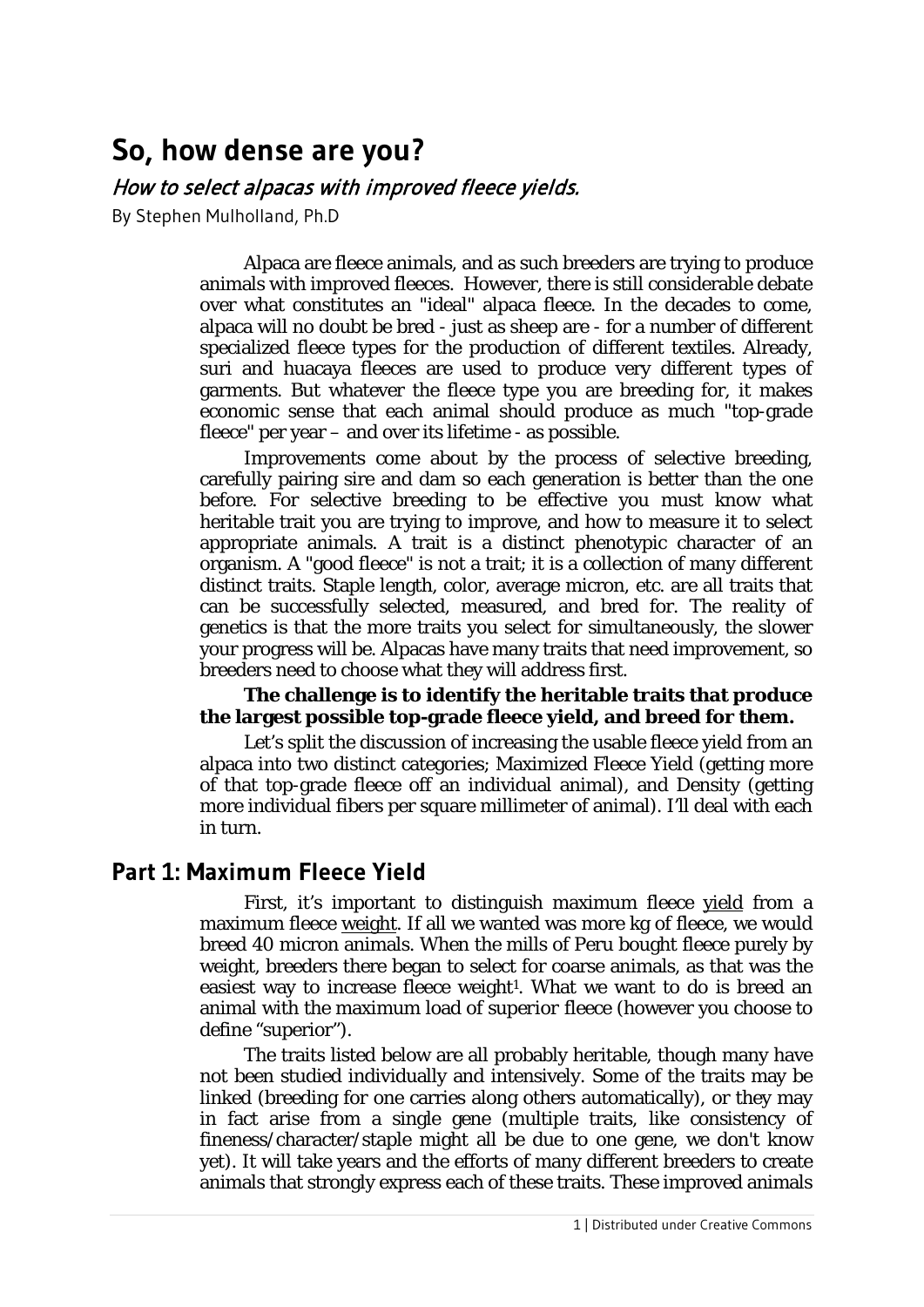can then be cross-bred to generate an animal that is strong in all the traits listed below. If you're a new breeder just starting out, and are not sure what you should breed for, any of the following would be a good choice that will improve the breed.

**Density -** the number of follicles per square millimeter. An animal with *n* number of fibers per square millimeter is not giving you as much usable fleece as an animal that packs twice that number into the same sized patch of skin. This seems like an easy trait to "eyeball" – and in cases where the difference in density between animals is enormous, it's pretty straightforward - but it's much trickier to get a specific measurement, and there are some pitfalls that can trip you up. I'll discuss this trait in more detail in section 2.

**Staple Length -** the length of fiber grown in 12 months. To be effectively spun into yarn the fiber must be long enough (7-10 cm).2 All other things being equal, an animal that takes 24 months to grown 10cm of fleece will, over its lifetime, give you half as much usable fleece as one that can grow the same amount in 12 months. The lack of staple-length measurements in most herd-sire advertisements suggests that maybe we're overlooking this important trait.

**Primary/Secondary Ratio -** The hair follicles in the skin are composed of individual primary follicles, each surrounded by a number of secondary follicles. Broadly speaking, the primary follicles are what generate guard hair, where the secondary follicles tend to produce finer fibers. Thus by increasing the ratio of secondary follicles we have more fine fibers, producing a better average micron, and a lower standard deviation. This may also help to improve the density of the fleece.

**Similarity in primary and secondary fibers -** The primary and secondary follicles can differ wildly in the hairs they produce- as seen in the classic "double coated" llama. But this does not have to be: it is possible to breed an animal where the hairs emerging from the primary and secondary follicles have the same micron, crimp, and growth rate. These animals have little or no visible guard hair, and produce a very consistent fleece (low standard deviation).

**Consistency of fineness within the fleece -** Most alpaca grow fiber across a wide range of fineness -- a histogram will show results between 15 and 40 micron from one mid-side sample. It is possible to breed much more consistent animals, where all the fiber is in a much narrower range. This is expressed in a low standard deviation of the mean micron in a fiber test. For fine animals a low standard deviation (SD) significantly improves handle by reducing the number of fibers over 30 micron.

**Consistency of fineness over fleece -** Alpaca fleece tends to be finest in the saddle region, but then coarsens as you move up the neck or down the legs. Taking a grid sample (multiple fiber samples from points all over the body) shows how the fineness varies, and lets you then select animals that have a more consistent micron over the entire fleece area.

**Consistency of character (crimp, luster, etc.) over fleece -** If you are breeding for a particular characteristic like crimp, it should express evenly over the whole animal. Together with consistency of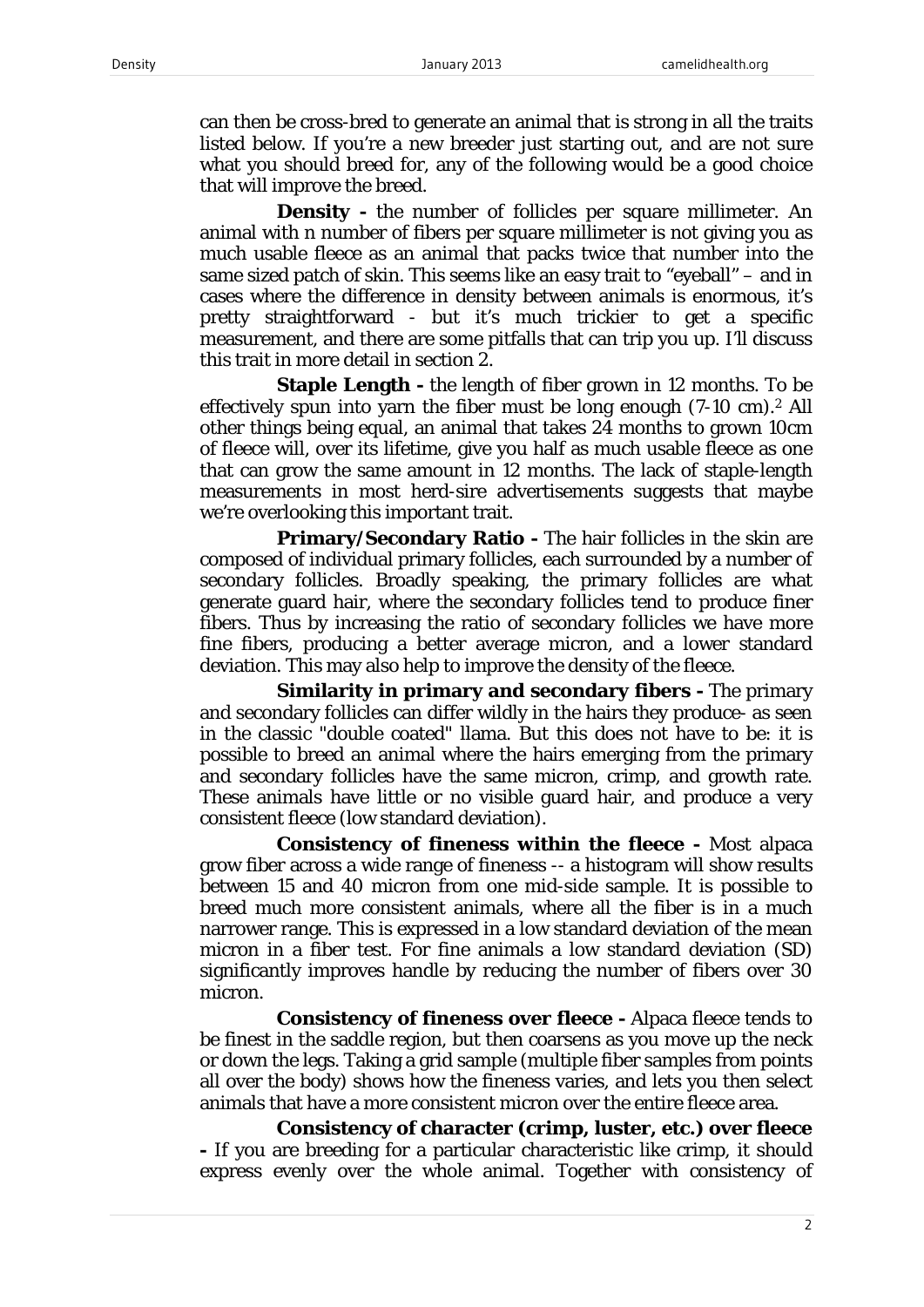fineness, above, this expands the "blanket" region that can be harvested and used as top-grade fleece. The characteristic should be even across the body, up the neck, down the flanks and into the legs.

**Consistency of staple length over fleece -** Some animals produce wonderful long fleece along the back, but little on the neck or upper legs. Look for animals that produce long fleece across the whole body. Measure the staple at points on the body, neck, flanks and legs to get a measure of the consistency of staple growth.

**Consistency of color throughout the fleece -** For sorting and combining with other fleeces to produce commercial quantities the fiber must usually all be of a consistent color. Along with obvious spots, this can include keeping an eye out for fleeces that have "off colored" fibers within -- we have a couple light-colored animals with surprisingly dark primaries, for instance -- and selecting against that trait. It may also include selecting against animals that "go grey" and start generating white hairs as they age, a trait most visible in black animals.

**Stability of staple length over lifetime of animal -** The staple length of animals tends to decrease as they age, but some hold onto long-fleece production late into life. This is a valuable trait that will allow an alpaca to produce useable fleeces for longer, and thus increase its overall lifetime yield of fleece.

**Stability of fineness over lifetime of animal -** Like staple length, most animals lose their fineness (a.k.a. "blow out") as they age, but some alpaca hold onto that fineness or only coarsen to a small degree. An animal that keeps its fineness will be able to produce more valuable fleece in its lifetime.

**Stability of other traits over time** - Many other positive traits of alpaca fleece decline over time. In each case it may be possible to select for animals that maintain those traits for longer. This will require you to measure and enumerate the traits where possible, and keep fiber samples for historical comparisons. For example, if you are breeding for crimp, you should try and measure the amplitude and frequency of crimp of each animal every year to see how it changes over time, so you identify those animals that maintain the characteristic.

**Resistance of fleece to dietary coarsening -** It is well known that alpaca are susceptible to "starvation fineness," that is, when they are put on a diet just barely sufficient to sustain them, they tend to grow a finer (lower micron) fleece3. Take an average alpaca from a baredirt drought paddock and put it on lush grass and a 5 micron coarsening, or more, would not be a surprise. It is theoretically possible for a "breeder" of fine animals to be nothing more than a careful manager, with fineness of fleece due to environment or feeding regime, and not genetics. Some animals, though, seem to produce a consistent fleece no matter the diet, which is obviously a very useful trait and may be driven by a genetic predisposition towards fineness.

**Size of the animal** – A larger animal has more room for fleece than a smaller one. A smaller animal consumes less pasture. The balance between animal size, fleece yield, and stocking rates has yet to be determined.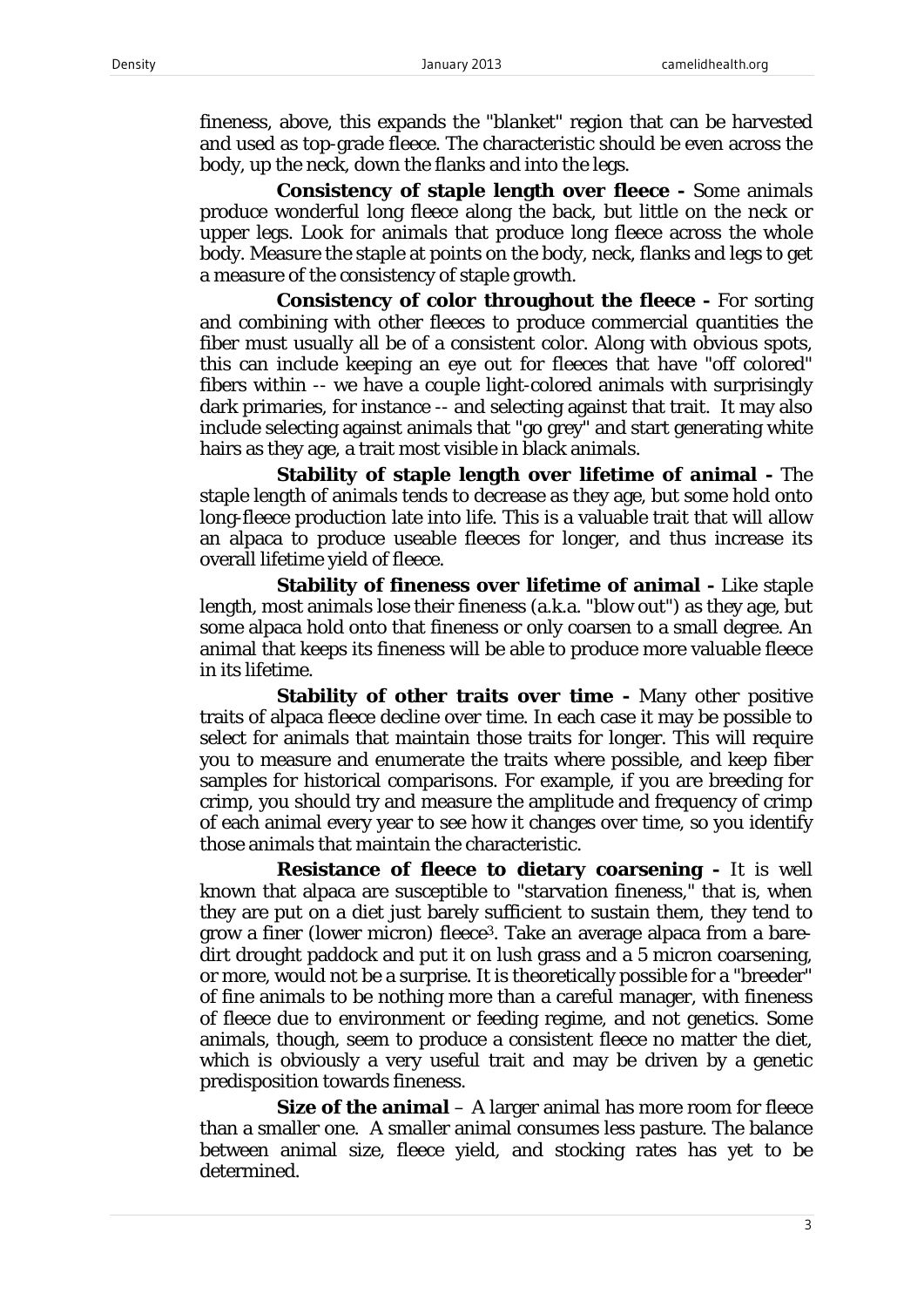#### **Part 2: Fleece Density**

Half of all breeders in the last health survey listed "density" or "fleece weight" as a breeding goal. The problem is that different breeders sometimes use the word "density" to refer to different fleece traits – or conversely point to different fleece traits as evidence of "good density".

**Strictly speaking, the "density" of a fleece is a measure of the number of hair follicles per square millimeter of skin.** 

It is possible to directly measure this trait: a skin biopsy is taken and the hair follicles are counted under a microscope. This is, however, an invasive procedure, and the costs and time required make it impractical as a means for screening large number of animals. What to do, then?

People often speak of the fleece weight of the animal as evidence of its density. But as a measure for selective breeding, a fleece weight is not nearly as predictive a tool for density as you might think, and in some cases it can be downright deceptive, leading to incorrect breeding choices. There are four reasons why fleece weight is a bad measure of density:

You often don't know how much fleece was included in the total. Sometimes a fleece weight is blanket-only; other times it can include fleece from the belly, legs or neck. The region cut as "blanket" can also vary widely.

The average micron has a very large affect. A high micron fleece requires fewer hairs to generate a given weight, but because weight goes as a square of fiber diameter, it can be very difficult to correctly estimate "by eye" the influence of fiber diameter on weight.

The staple length is rarely included. A long fleece weighs more.

The size of the animal is never mentioned. Because density is based on a unit of area, the size of the animal affects the total area available for fiber.

The other common tool for measuring density in the field is the "hands on" approach. This too can be deceptive, as a number of fleece characteristics can distort the results. For example fiber alignment and bundling can make a fleece very "springy" and resistant to compression, which makes it feel like there is more fleece present. A coarse animal will look and feel denser than a fine one with the same actual number of follicles per millimeter, because the larger fibers are stiffer and take up more space.

So if fleece weight and a good grope are unreliable, what else can you do? I have devised a simple formula to create a "normalized fleece weight" that takes into account the three main variables- average micron, staple length, and animal size. Once a fleece weight has been normalized, it can be directly compared to other normalized fleece weights – apples to apples -- and this will give an idea of the relative density traits of those animals. This is a good way to identify a sire or dam with a higher density trait. Note that a "normalized" fleece weight is not an annualized fleece weight. Annualizing is a correction factor that lets you estimate what one year's production would be; normalizing is a process that corrects for multiple variables to allow better inter-fleece comparison.

You will need three pieces of information for normalization: (1) the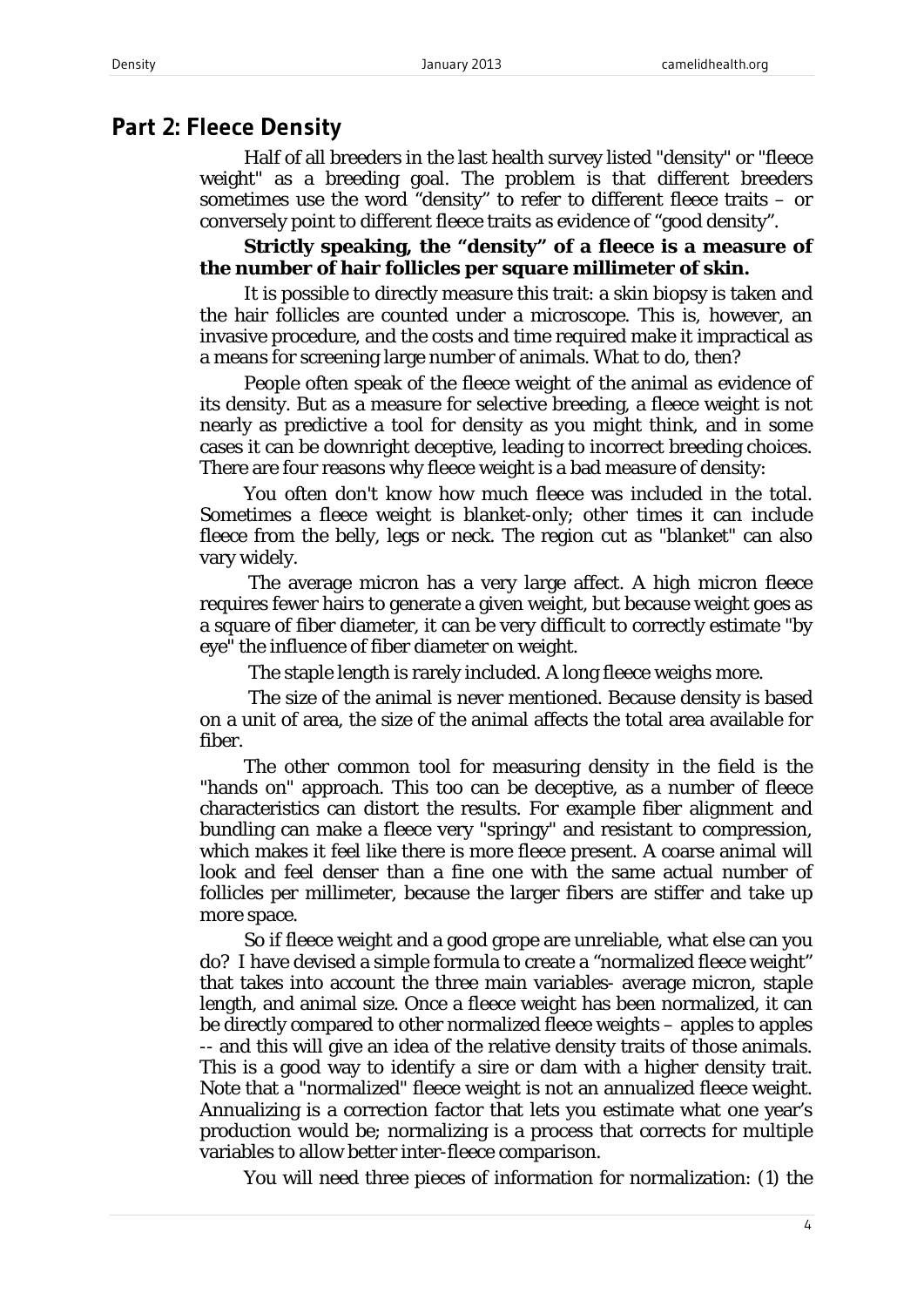fleece saddle-only weight in kilograms, (2) a mid-side sample from the fleece for analysis to give the average micron and staple length in centimeters, and (3) the length of the animal from the base of the neck to the top of the tail in centimeters. When collecting these samples consistency is very important. Collect the same region of fleece for the "saddle" region from each animal. Don't include any other fiber in the weight, even if it is of high quality, as it will distort the results (you can always sort the fiber for your own purposes later). None of the numbers need to be or should be annualized, as this is all accounted for in the calculations that follow. [footnote: The *length* of a fleece will change as the fleece grows during the year, but the number of individual fibers in it will not. The calculations specifically correct for length. The saddle-only weight is used to prevent differences being introduced because of differences in fleece coverage between alpaca.]

The method described here will not generate a density number in terms of follicles per square millimeter (though I would be very curious to see the correlation to skin biopsy data being collected by some breeders). It is a mechanism for estimating the *relative* density between your animals. Because cutting and measurement errors are inevitable, the number produced as a "normalized fleece weight" is not absolute. Since it will not distinguish small differences in animal density – for that you'd need to get that skin biopsy -- it would be safest if you considered animals within 10-20% to be equivalent.

#### **Normalized Fleece weight:**

Blanket Fleece weight in kg \* (10 / staple length in cm) \* (75 / back length in cm)  $*$  (micron correction factor from table) = normalized weight

(For an exceptionally fat animal, multiple the result by 0.95. For an exceptionally thin animal, multiply the result by 1.05.)

# **Case Study: A Fair Comparison**

The picture shows three female alpaca. As you can see they range in size from the large long-backed brown Caraboo to the medium-sized fawn Concetta and the little brown and white Nazani. How can we compare their fleece weights fairly?

Their 12-month blanket-only shear weights and average microns were as follows:

| Caraboo         | $3.5$ kg | 28 micron |
|-----------------|----------|-----------|
| Concetta 2.5 kg |          | 25 micron |
| Nazani          | $1.2$ kg | 21 micron |

From these numbers alone, how would you rank their density? What happens to the numbers if we use the fleece normalization calculation?

| Animal Fleece     |  | Staple                                                     | Back | Micron Normalized Weight |
|-------------------|--|------------------------------------------------------------|------|--------------------------|
|                   |  | Caraboo 3.5 kg $*$ 10/10 cm $*$ 75/90 cm $*$ 0.8 = 2.33 kg |      |                          |
| Concetta 2.5 kg * |  | $10/10$ cm $*$ 75/75 cm $*$ 1.0 = 2.5 kg                   |      |                          |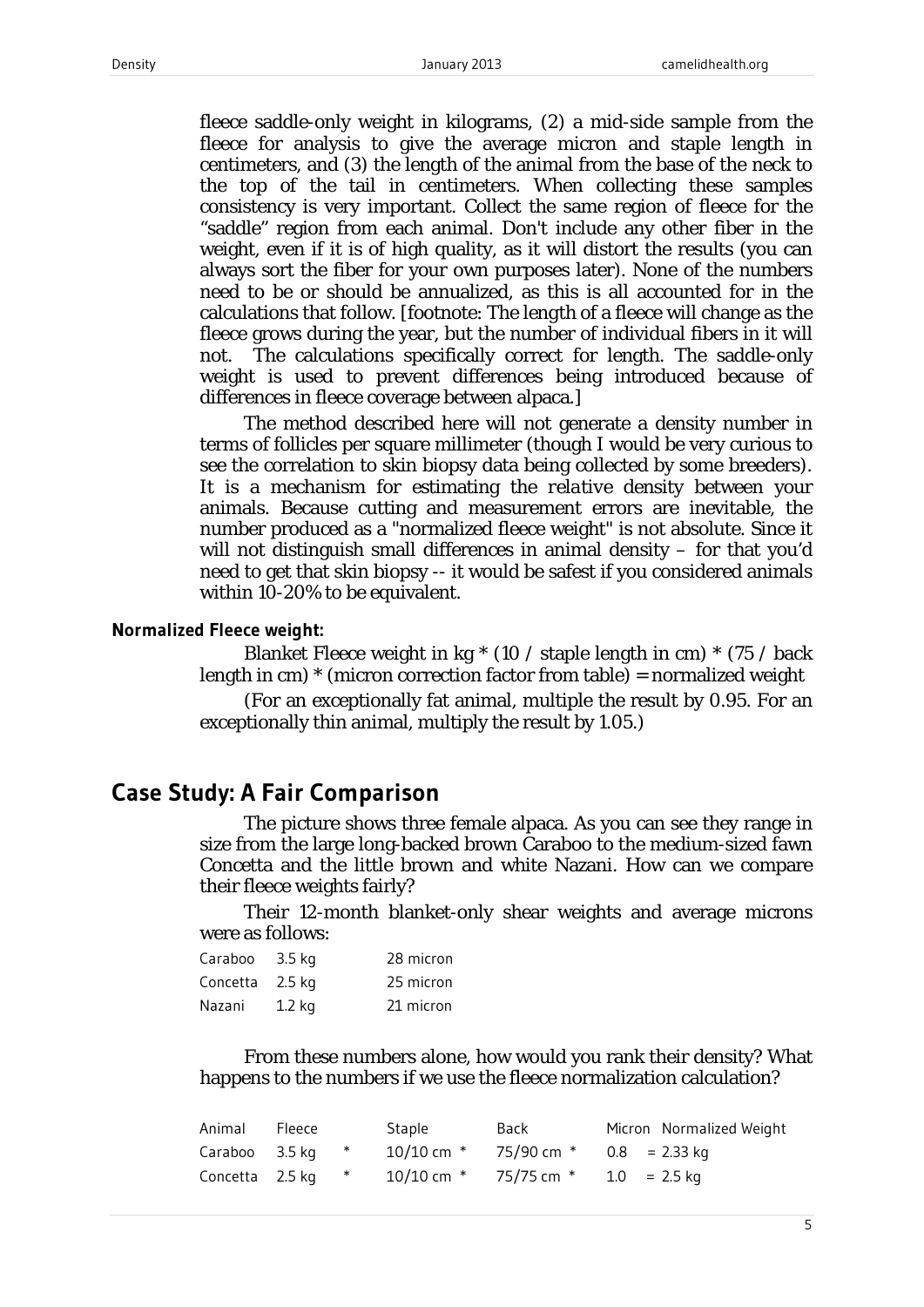```
Nazani 1.2 kg * 10/6 cm * 75/67 cm * 1.42 = 3.18 kg
```
It turns out that even though Caraboo's fleece weight was 40% greater than Concetta's, once you correct for the difference in animal size and micron, they are nearly equivalent. Nazani, with her short staple, small body, and fine fleece, actually has a significantly greater normalized weight (and thus density). This information shows that Nazani would be best matched to a sire with a long staple, as that is the primary deficiency in her fleece.

| Micron          | Multiply By: |                                                                                                                                                                           |
|-----------------|--------------|---------------------------------------------------------------------------------------------------------------------------------------------------------------------------|
| 16              | 2.44         |                                                                                                                                                                           |
| 17              | 2.16         |                                                                                                                                                                           |
| 18              | 1.93         |                                                                                                                                                                           |
| 19              | 1.73         | These numbers were generated by looking at the ratio of the cross-sectional                                                                                               |
| 20              | 1.56         | area of fibers of different diameters. The area is calculated by $a = \pi * r^2$ .                                                                                        |
| 21              | 1.42         |                                                                                                                                                                           |
| $\overline{22}$ | 1.29         | For example a 25 micron fiber (taken as the "mid point" of the table) has an<br>area of 3.14159 $*$ 12.5 <sup>2</sup> = 491 square microns. A 20 micron fiber has an area |
| 23              | 1.18         | of $3.14159 * 10^2 = 314$ square microns. This is a ratio of $1.56 : 1$ .                                                                                                 |
| 24              | 1.09         |                                                                                                                                                                           |
| 25              | $\mathbf{1}$ |                                                                                                                                                                           |
| 26              | 0.92         |                                                                                                                                                                           |
| 27              | 0.86         |                                                                                                                                                                           |
| 28              | 0.8          |                                                                                                                                                                           |
| 29              | 0.74         |                                                                                                                                                                           |
| 30              | 0.69         |                                                                                                                                                                           |
| 31              | 0.65         |                                                                                                                                                                           |
| 32              | 0.61         |                                                                                                                                                                           |
| 33              | 0.57         |                                                                                                                                                                           |
| 34              | 0.54         |                                                                                                                                                                           |
| 35              | 0.51         |                                                                                                                                                                           |
| 40              | 0.39         |                                                                                                                                                                           |

| Table 1- Correction factors for fleece weights |  |  |
|------------------------------------------------|--|--|
|                                                |  |  |

# **Conclusion**

The key to a successful breeding program must start with the clear knowledge of what you are aiming for. Broad generalizations like "breeding quality alpaca since 1922" are good for marketing, but worthless as a guide for animal selection. The harsh law of genetics means that you